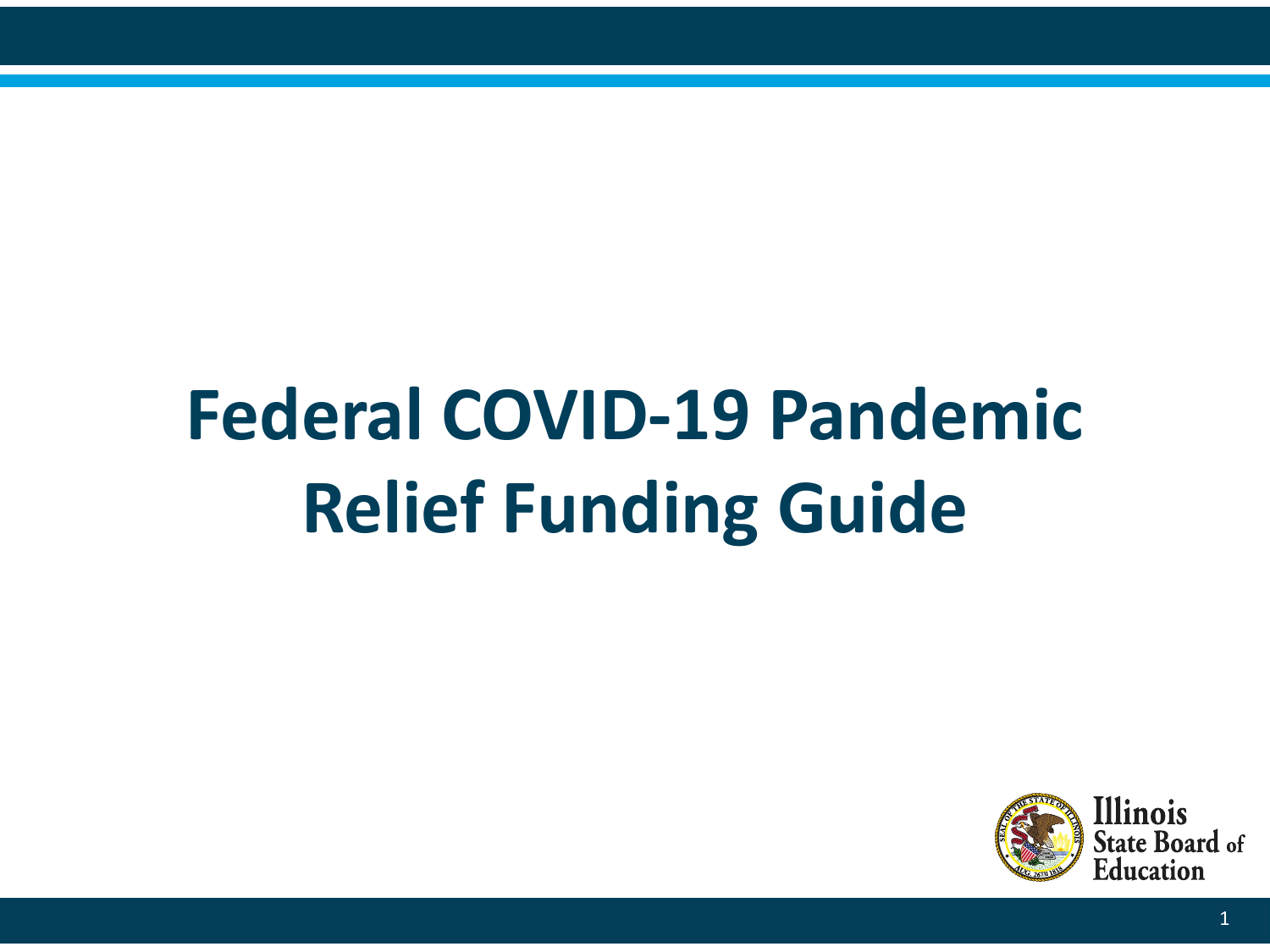## **Federal funds focus on closing gaps**

- The chart on the next slide shows the total allocations for each of the three federal pandemic relief grants.
- ISBE must distribute not less than 90 percent of each grant directly to school districts based on their proportion of Title I funding.
- The federal grants require that districts receive their funds on a reimbursement basis, once they have an approved application.
- Half a percent is reserved for administrative costs, and the remaining 9.5 percent is the state's set-aside.
- Each grant funds efforts for 2-3 years. These are extraordinary supports to close gaps caused by COVID-19.

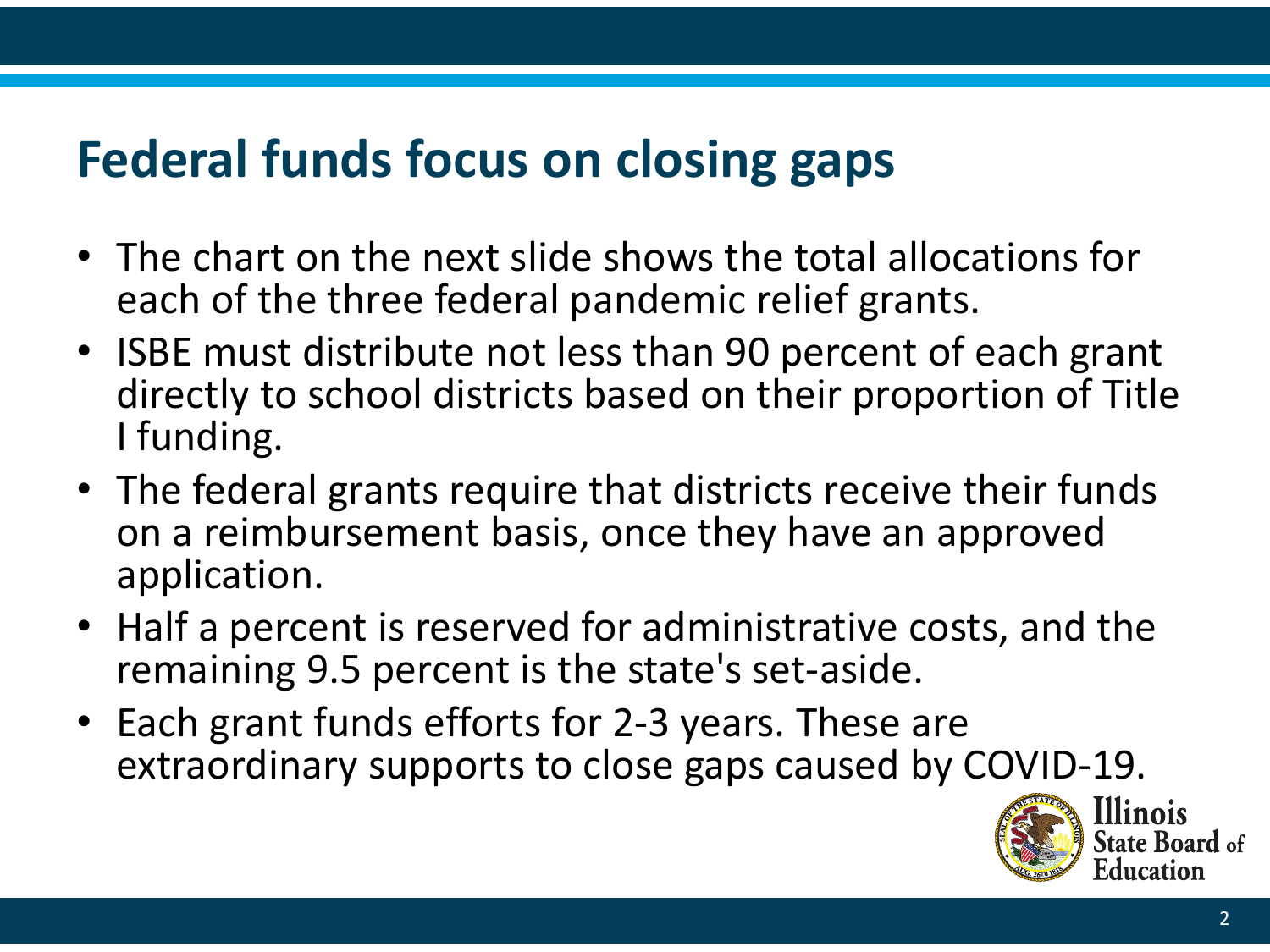## **Summary of federal COVID-19 relief fund allocations**

|                                                                    | <b>ESSER I (CARES)</b> | <b>ESSER II (CRRSA)</b> | <b>ESSER III (ARP)</b>                                                                                                                                                     |
|--------------------------------------------------------------------|------------------------|-------------------------|----------------------------------------------------------------------------------------------------------------------------------------------------------------------------|
| <b>State Total</b>                                                 | \$569,467,218          | \$2,250,804,891         | \$5,054,988,054                                                                                                                                                            |
| Available through                                                  | Sept. 30, 2022         | Sept. 30, 2023          | Sept. 30, 2024                                                                                                                                                             |
| Directly to districts<br>(90%)                                     | \$512,520,496          | \$2,025,724,402         | \$4,549,489,249                                                                                                                                                            |
| <b>ISBE (State</b><br><b>Education Agency)</b><br>set-aside (9.5%) | \$54,099,386           | \$213,826,465           | $$480,223,865 - Total$<br>$$252,749,403$ - Learning Loss<br>\$50,549,881 - Summer Enrichment<br>\$50,549,881 – After School<br>$$126,374,700 - Address$ Impact of COVID-19 |
| Directed to ISBE<br>administrative costs                           | \$2,847,336            | \$11,254,024            | \$25,274,940                                                                                                                                                               |

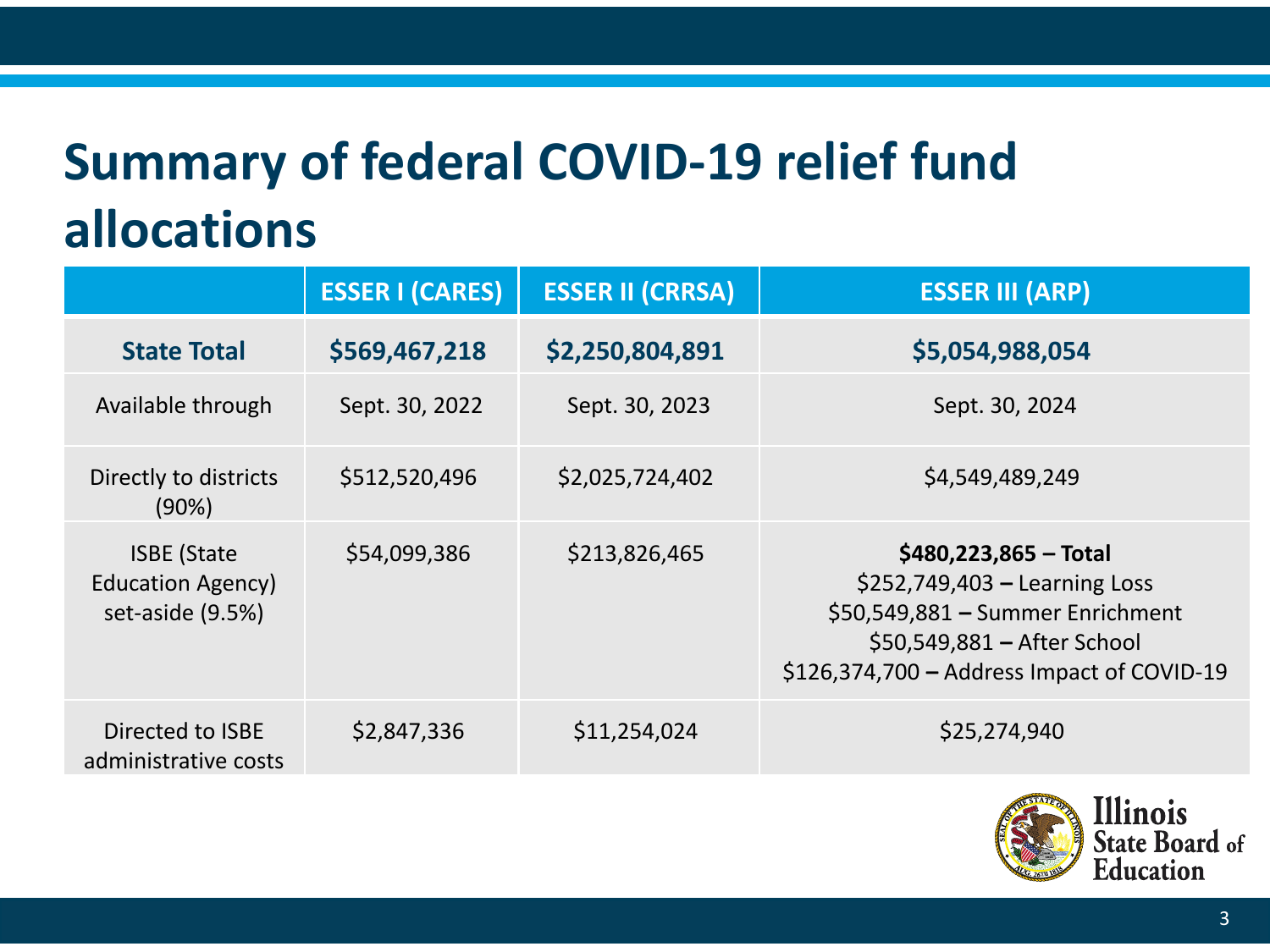## **Learning Renewal Resource Guide**

- The Illinois P-20 Council, in partnership with ISBE, launched the [Learning Renewal Resource Guide](https://www2.illinois.gov/sites/P20/Documents/P-20-Learning-Renewal-Resource-Guide-March2021-v19.pdf) to help districts determine for themselves how best to spend their funds.
- The guide is designed to serve as a starting point for local conversations about investing federal pandemic relief funding to close the kinds of gaps we see in the 2021 Illinois Report Card data.
- The Learning Renewal Resource Guide is meant to be informational, not directive. It's a voluntary guide to support districts in making the changes and improvements that they've known were needed but didn't have the resources to implement … until now.
- Find the 12 strategies recommended in the guide on the next slide. itate Board of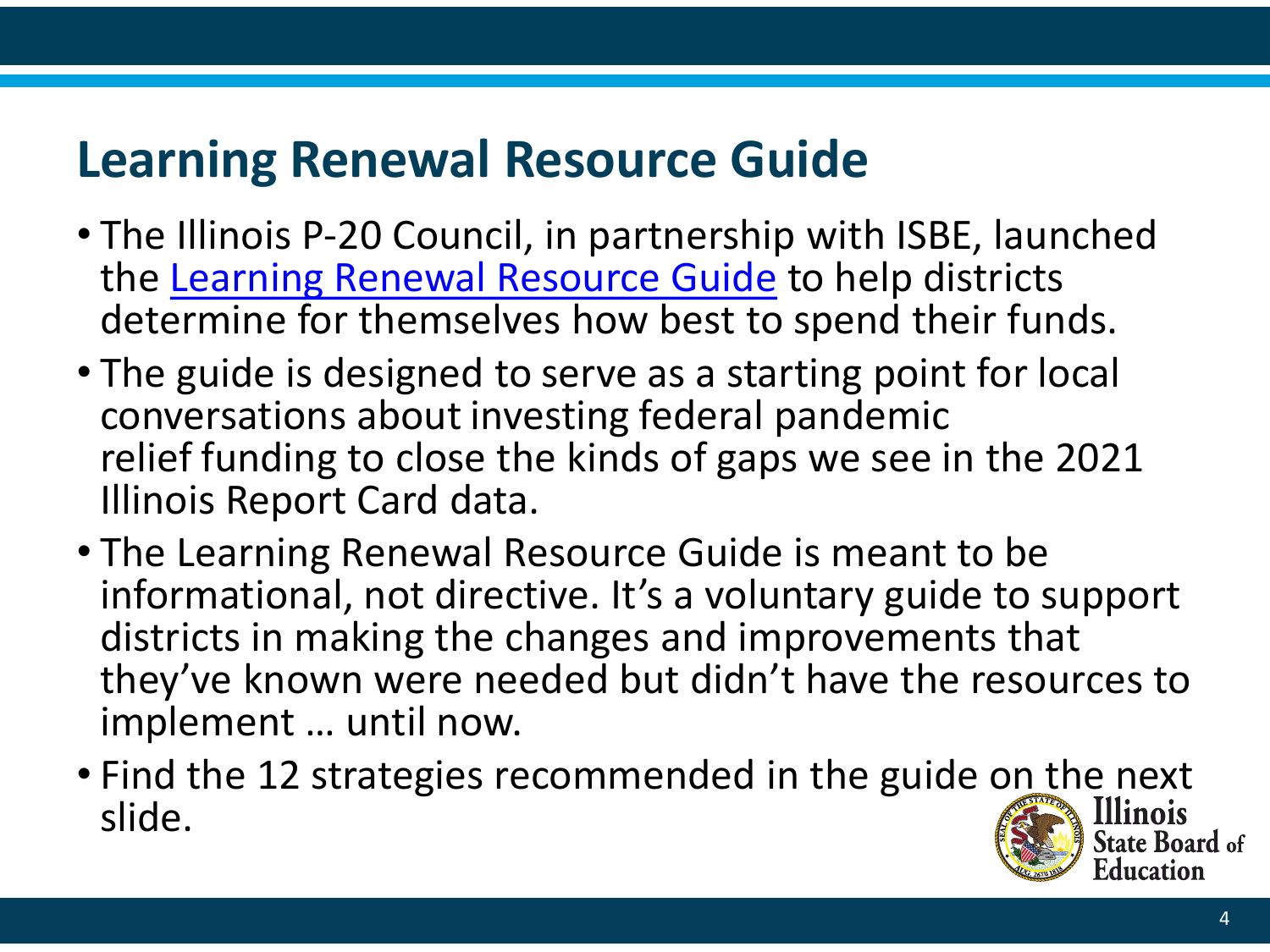## **P20 Council's recommended strategies for learning renewal**

- 1. Support enrollment, retention, and reengagement initiatives to ensure academic progression across the P-20 spectrum.
- 2. Build individualized student fact base with academic and behavioral diagnostics and progress monitoring.
- 3. Reimagine school calendar and expand school day/year.
- 4. Provide out-of-classroom learning experiences through tutoring, after school, summer camps, etc.
- 5. Connect districts/institutions with community organizations that connect students to comprehensive support.
- 6. Enhance accessibility of academic and behavioral counseling resources, especially for at-promise students (including year-round support).
- 7. Invest in infrastructure for mental wellness and trauma-informed, culturally responsive schools, including educator PD and support.
- 8. Evaluate and improve hybrid/remote learning models to develop long-term digital strategic priorities.
- 9. Improve quality of learning through altered classroom structures, educator professional development, and digital tools.
- 10. Increase flexibility of secondary, postsecondary environment to accommodate for other responsibilities.
- 11. Support students with structured engagement and enhanced communications in transition periods.
- 12. Design an integrated education/workforce strategy and playbook and offer work-driven credit opportunities.

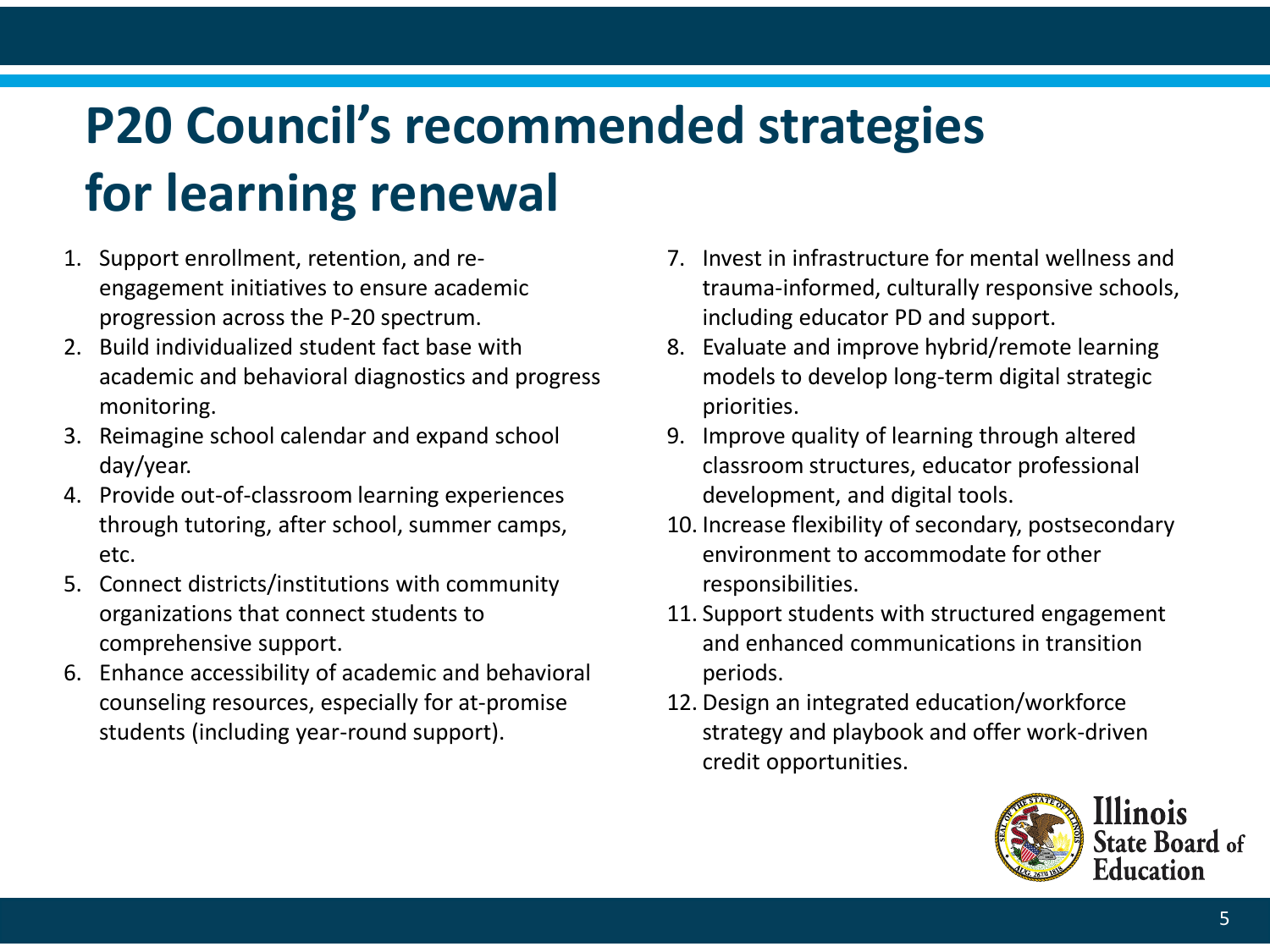## **How has ISBE used its State Education Agency set-aside so far?**

- ISBE has allocated its state-directed portion of the ESSER funds in line with the goals in its Strategic Plan:
	- Student Learning
	- Learning Conditions
	- Elevating Educators
- Learn more about the state ESSER initiatives at [www.isbe.net/learningrenewal](http://www.isbe.net/learningrenewal).

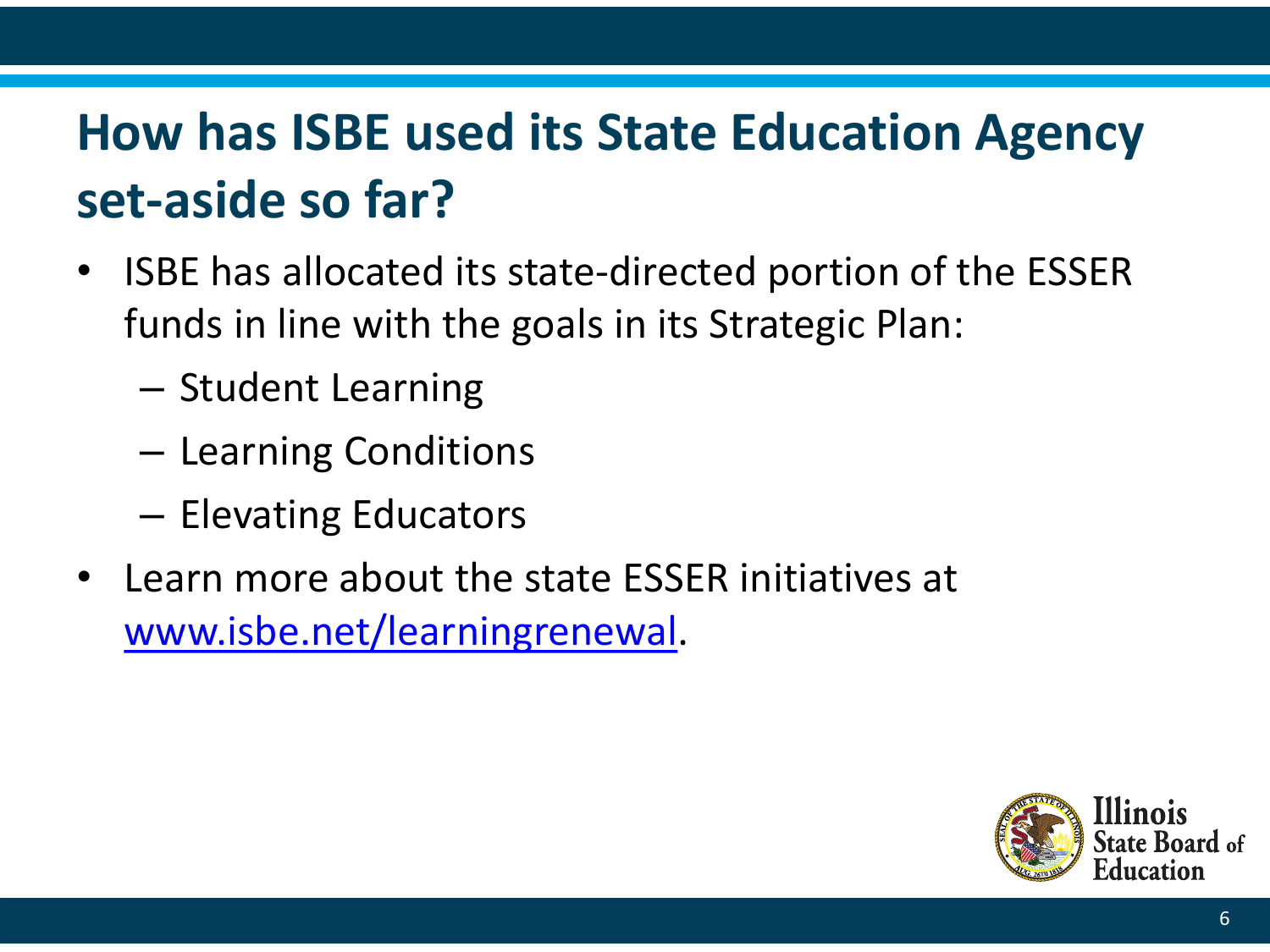### **Student Learning**

Using the Evidence-Based Funding formula, \$340 million for after-school programs, learning loss, and summer enrichment

\$130 million for devices and connectivity to close the digital divide

OneGoal partnership to support high-need districts in closing gaps in access to postsecondary

\$25 million for high-impact tutoring initiative for students with greatest need



7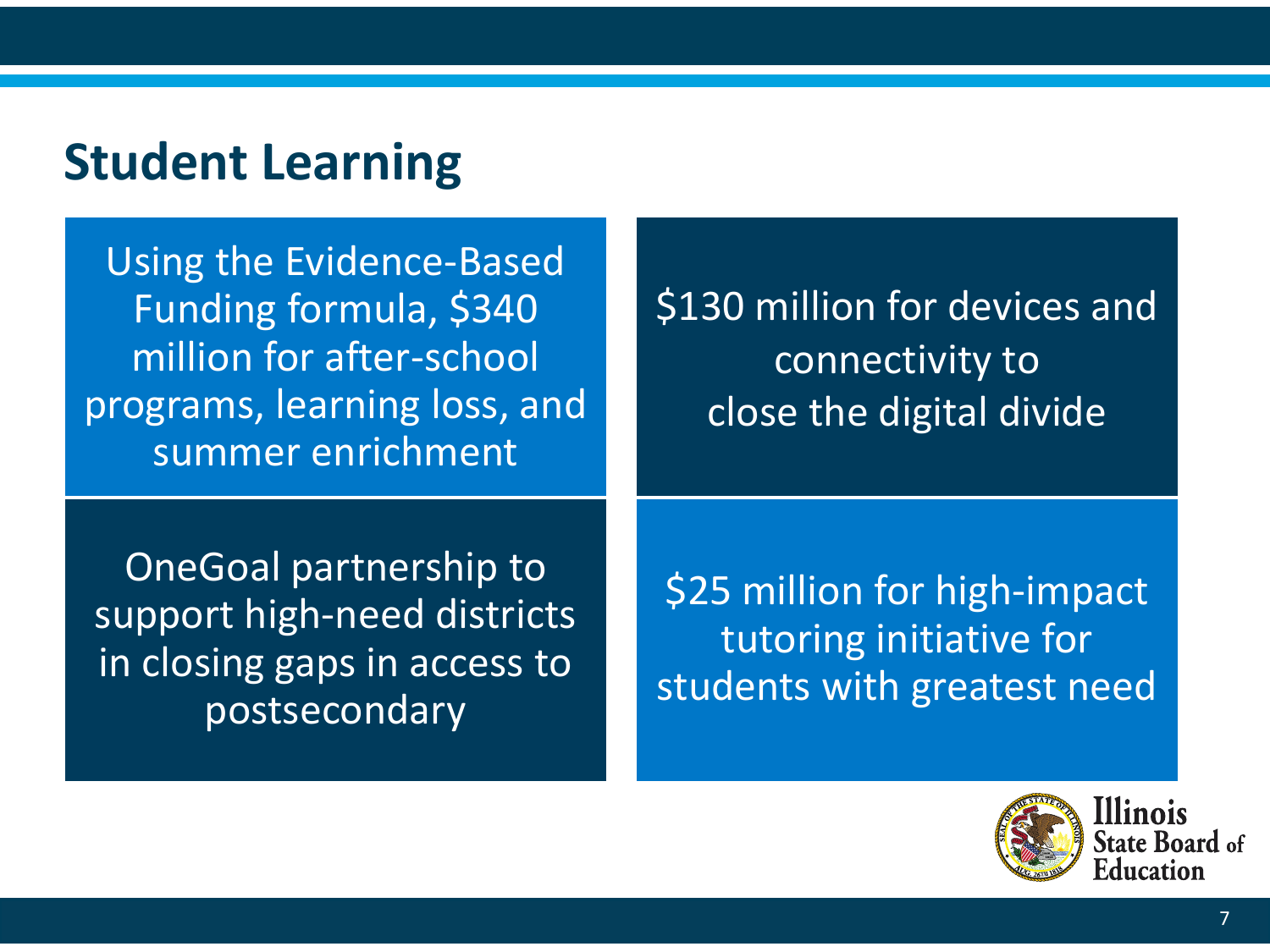#### **Learning Conditions**

Resilience Education to Advance Community Healing (REACH) statewide hubs to provide social-emotional learning and traumainformed supports to districts

\$100 million to fund mental health partnerships between schools and community organizations

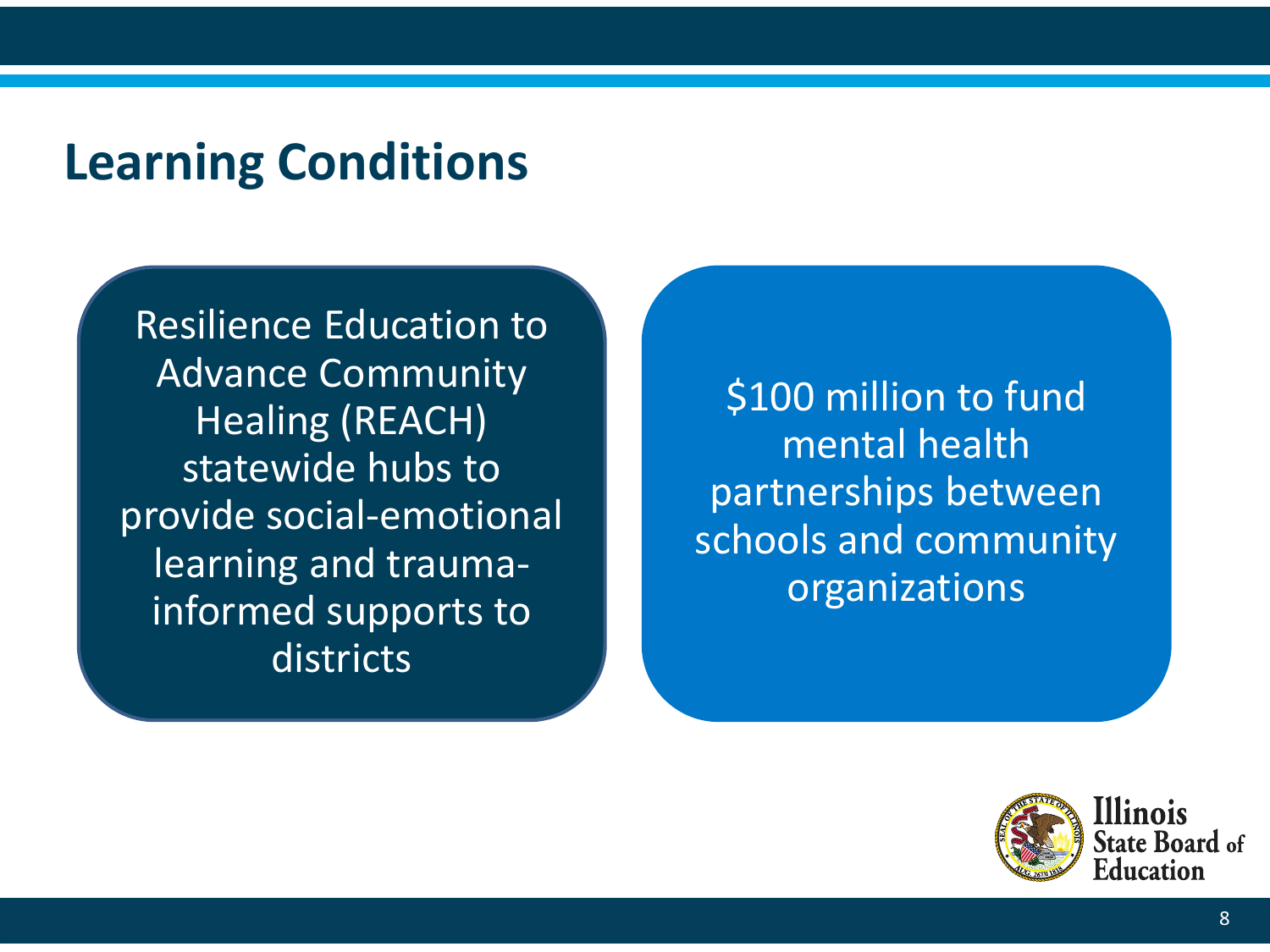#### **Elevating Educators**

Mentoring and coaching program to support firstyear educators

\$2 million to create affinity groups for teachers of color